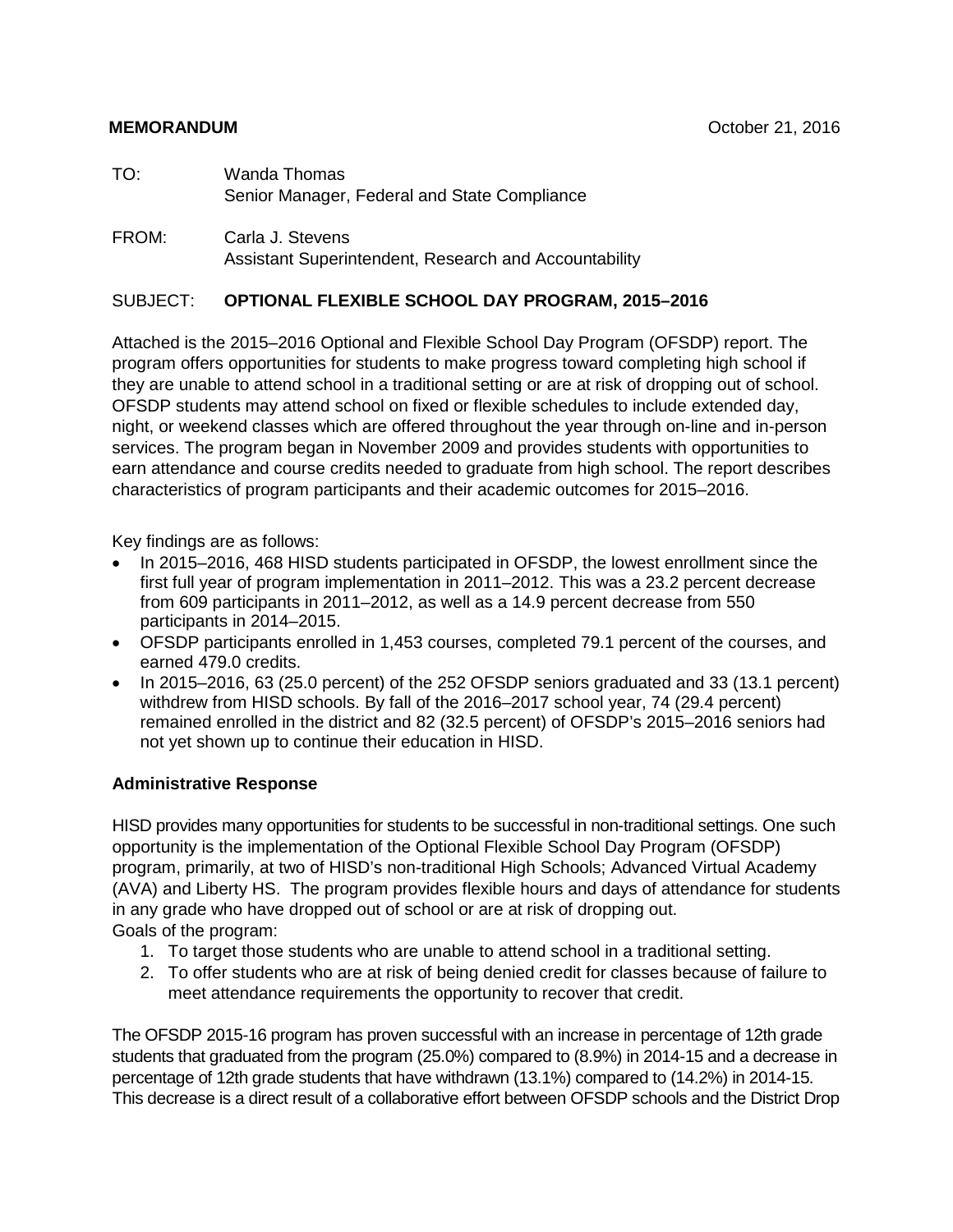Out Prevention Department. Schools implemented weekly graduation support meetings where all lead teachers from each OFSDP site identified potential drop outs and developed intervention strategies. An advocacy program, Scholar Centric, was implemented to provide support and mentoring to students who are at risk of dropping out. The program was based on the individual needs of the students and teachers provided guidance on academic performance and improvement. Teachers continued to engage with their students through social media and other forms of communication and outreach. Weekly visits were conducted at home, at job sites, and within the community to ensure that students stayed on track and that other students were recovered. The district provided additional support to these schools with strategic drop-out prevention initiatives such as:

- 1. Districtwide-Grads Within Reach Walk
- 2. Promotion of Youth Watch on each school campus
- 3. TAKS/STAAR tutoring

Success of this program cannot be measured and quantified in numbers alone. This program provides students with a second opportunity to be successful when all other efforts have failed.

Further distribution of this report is at your discretion. Should you have any further questions, please contact me at 713-556-6700.

Carla Stanus CUS

CJS:nik Attachment

cc: Mark Smith Grenita Lathan Susan Kaler Beatrice Marquez Clarissa Giddings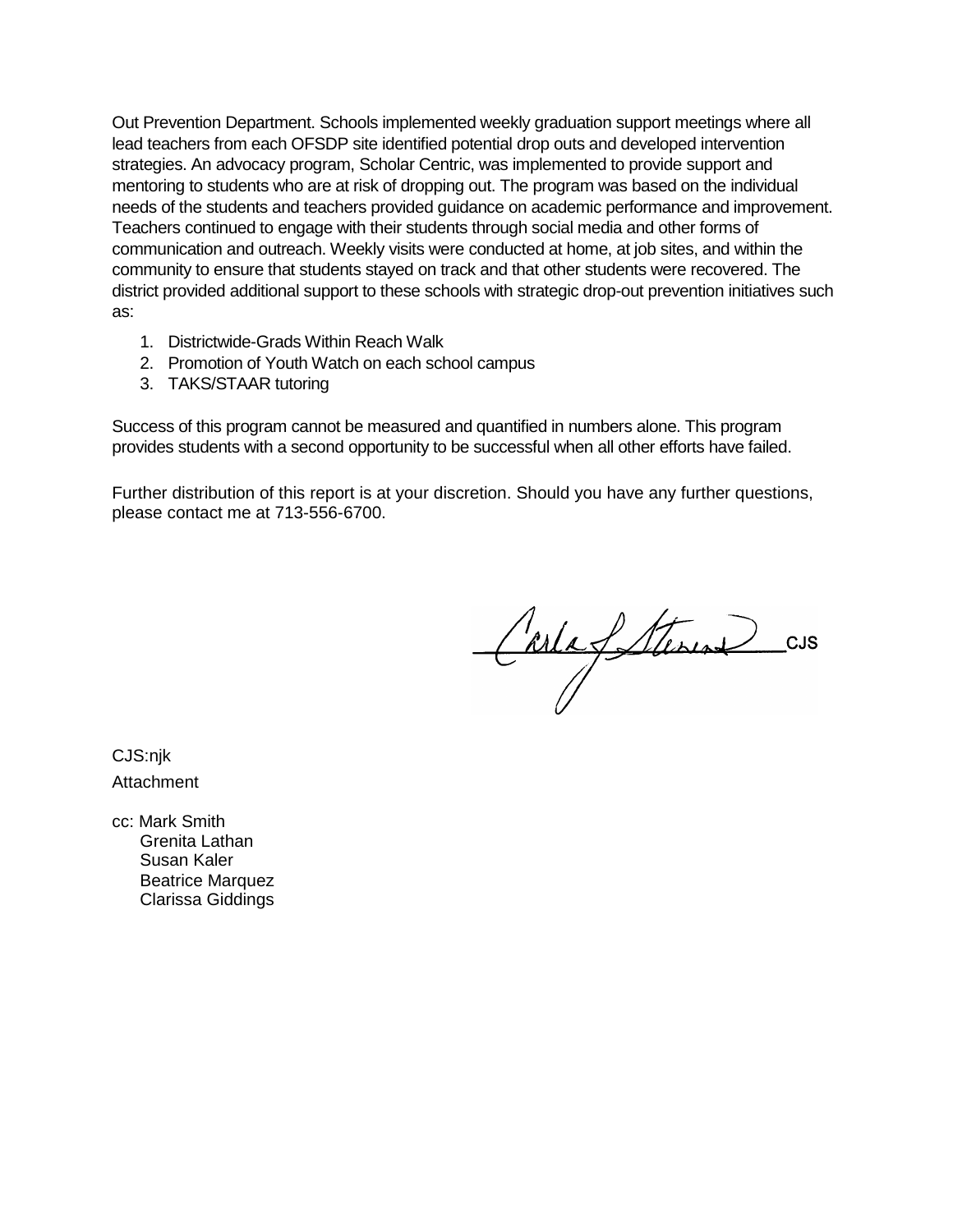# **Houston Independent School District**

# **RESEARCH** Educational Program Report

**OPTIONAL fLEXIBLE School dAY Program (ofsdp) 2015 – 2016**

HISD Research and Accountability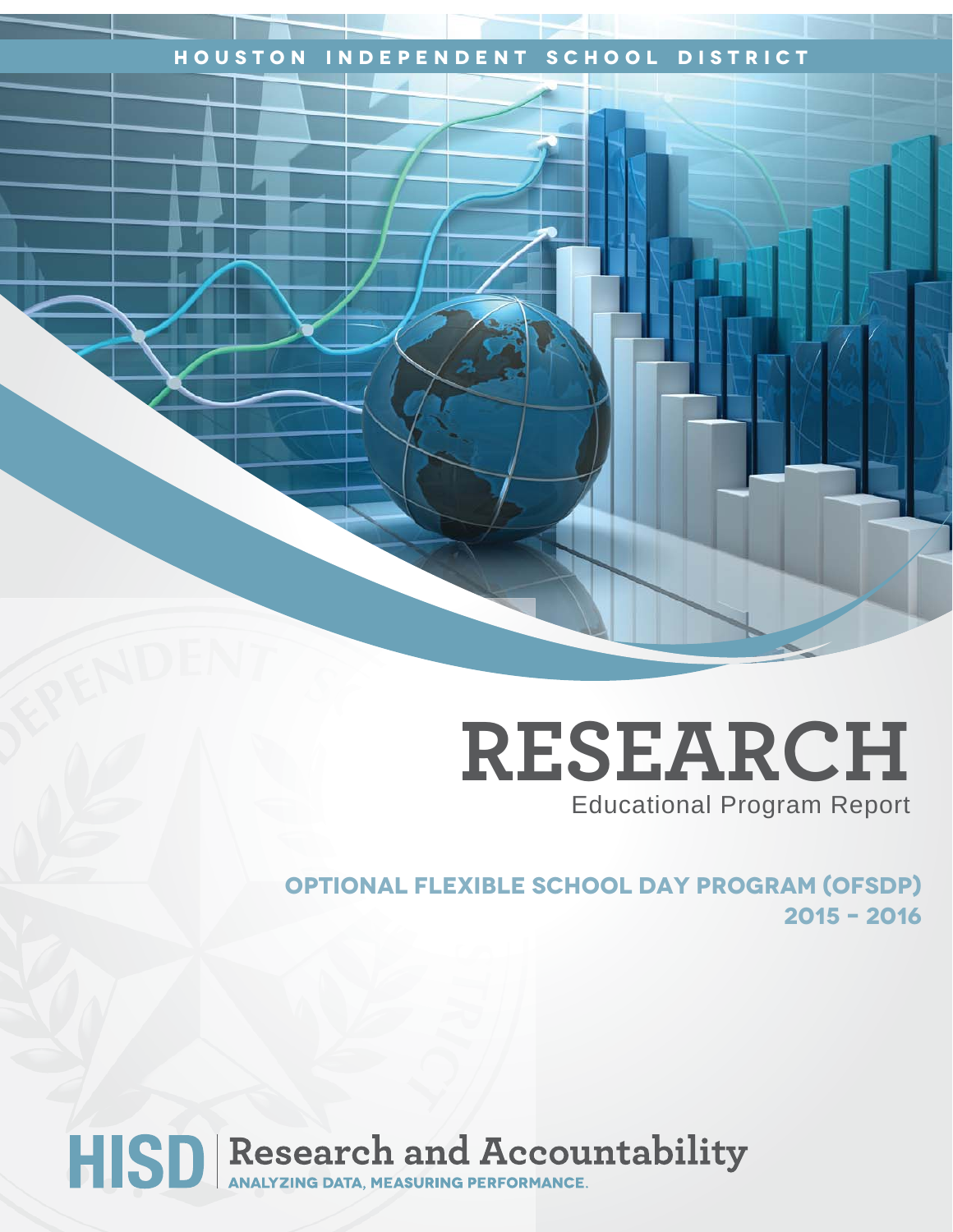

# **2016 Board of Education**

**Manuel Rodriguez, Jr.**  President

**Wanda Adams**  First Vice President

**Diana Dávila** Second Vice President

**Jolanda Jones Secretary** 

**Rhonda Skillern-Jones**  Assistant Secretary

**Anna Eastman Michael L. Lunceford Greg Meyers Harvin C. Moore**

**Richard A. Carranza** Superintendent of Schools

**Carla Stevens** Assistant Superintendent Department of Research and Accountability

**Ngozi J. Kamau, Ph.D.** Research Specialist

**Lissa Heckelman, Ph.D.**  Research Manager

**Houston Independent School District** Hattie Mae White Educational Support Center 4400 West 18th StreetHouston, Texas 77092-8501

#### **www.HoustonISD.org**

It is the policy of the Houston Independent School District not to discriminate on the basis of age, color, handicap or disability, ancestry, national origin, marital status, race, religion, sex, veteran status, political affiliation, sexual orientation, gender identity and/or gender expression in its educational or employment programs and activities.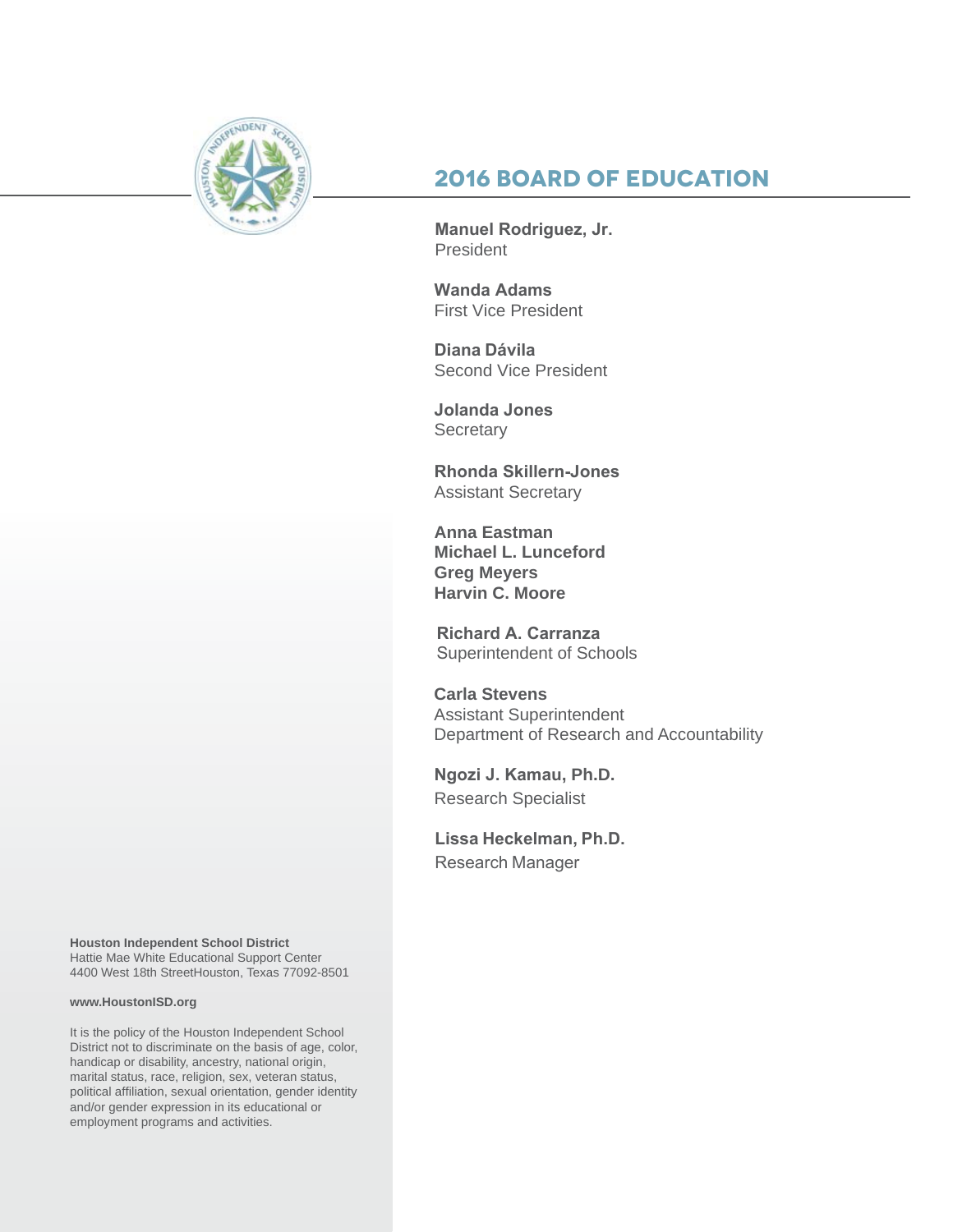# **OPTIONAL FLEXIBLE SCHOOL DAY PROGRAM (OFSDP) 2015–2016**

# **Introduction**

The Optional Flexible School Day Program (OFSDP) is approved by the Texas Commissioner of Education and is offered by the Houston Independent School District (HISD) to provide students with flexible school hours and days of attendance. Students in any grade who meet one or more of the following criteria are eligible to participate under Texas Education Code (TEC) §29.0822:

- The student has dropped out of school or is at risk of dropping out of school, as defined by TEC, §29.081.
- The student participates in an approved early college high school plan.
- The student attends a campus implementing an innovative redesign under a plan approved by the commissioner of education.
- The student will be denied credit for one or more classes in which the student has been enrolled as a result of attendance requirements under the Texas Education Code, §25.092.

The goal of the program is to improve the graduation rates for students who are in danger of dropping out of school or who have dropped out, or for students who are behind in core subject courses. The program provides students with opportunities to earn attendance and course credits if they are unable to attend school in a traditional setting or are at risk of being denied course credit due to unmet attendance requirements. To meet their individualized needs, OFSDP participants may receive instruction and earn time for their attendance through the OFSDP or the regular school program, alternately. OFSDP students may attend school on fixed or flexible schedules to include extended day, night, or weekend classes which are offered throughout the year for original course credit or credit recovery. Average daily attendance (ADA) funding is provided through OFSDP for students who would otherwise not be eligible for funding because they attend school for less than a minimum of two hours per day, five days a week.

Participation in the program was approved by the HISD Board of Education on November 12, 2009, with an effective date of November 13, 2009. The program directly supports HISD's Primary Goal 1: Increase Student Achievement. The Commissioner of Education's approval for program continuation is contingent upon the demonstrated success of the program in HISD. This report provides data regarding the program's success.

# **Methods**

#### **Data Collection and Analysis**

• The 2015–2016 OFSDP participants and their campuses were identified by the district's office of Federal and State Compliance. Identified participants included 468 of the 469 students that were listed in HISD's 2015–2016 Public Education Information Management System (PEIMS) Flexible Attendance Data Report obtained from the Texas Education Agency. All records associated with the excluded student show the student's status as withdrawn with no academic activity during 2015–2016.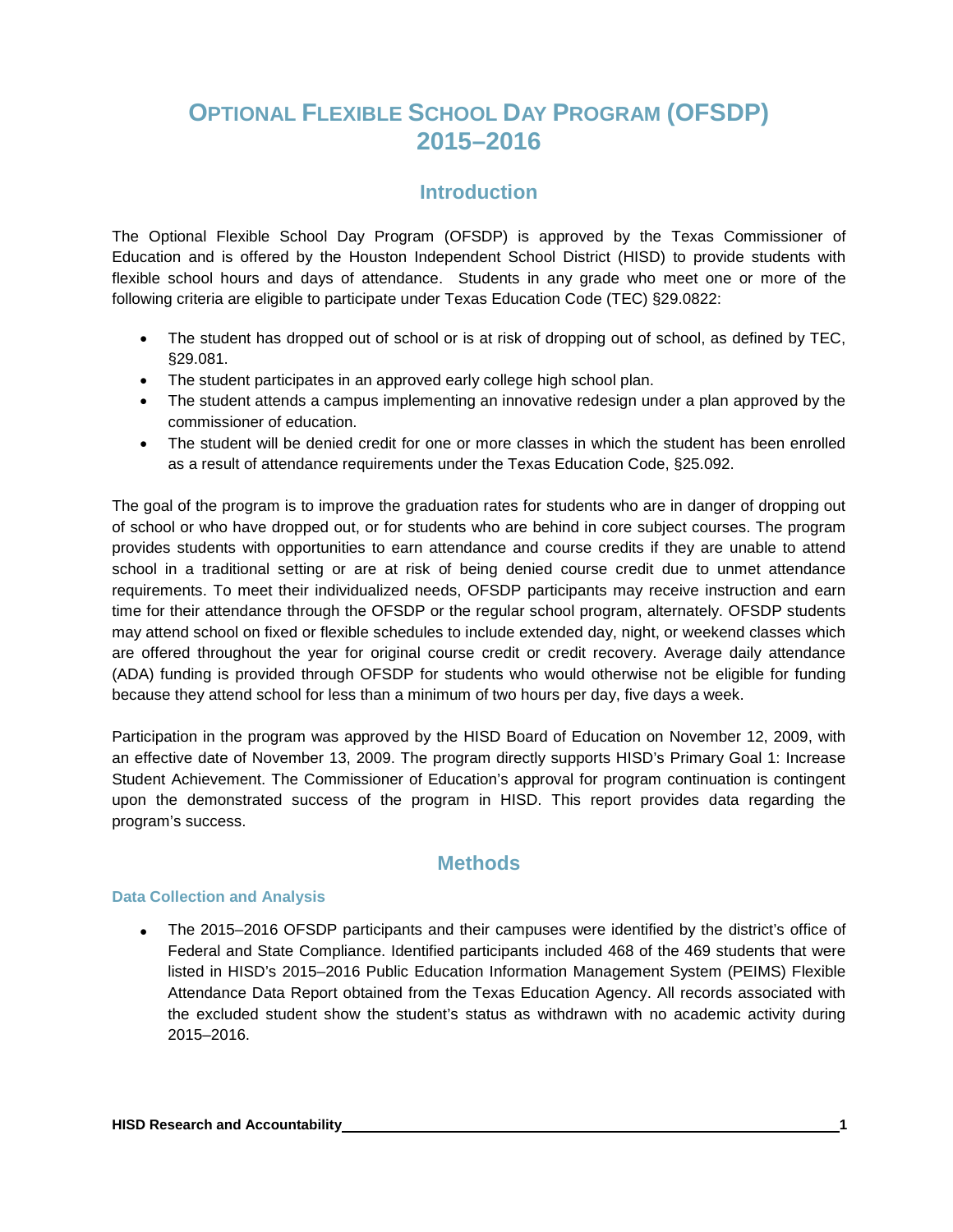- Additional data sources for this report included OFSDP program enrollment for 2011–2012 through 2015–2016, 2014–2015 and 2015–2016 participants' demographics, and 2015–2016 participants' course enrollment and completion, credits earned, attendance, and status (enrolled, entry, exit/withdrawal, and graduation) records. Student-level data were extracted from HISD's PEIMS, Chancery Student Information System (Chancery) Ad Hoc, Chancery Historical Grade Records 2016–2017 (for the 2015–2016 Regular and Summer School terms), 400-Basic Attendance Record, and PEIMS EDIT+ Reports Data Review - Flex Attendance databases.
- Courses designated as English language arts, mathematics, science, social studies, and economics (Free Enterprise System) in the "Generic Subject Area" field of the Chancery Historical Grade Records for the 2015–2016 Regular and Summer School terms were categorized as core content courses. The remaining courses were categorized as "other." Course enrollment was determined by the total number of courses listed for OFSDP students. The course completion rate was determined by the number of courses for which OFSDP students earned course credit (by achieving an average course grade of 70.0 or better and by not exceeding the course absence limit of 10 percent of the days scheduled for the course) divided by the number of courses in which OFSDP students were enrolled. Course credit earned was determined by the total course credits received by OFSDP students for the courses in which they were enrolled.
- The average daily attendance (ADA) rate for OFSDP students in the 500 Record was extracted from the PEIMS EDIT+ Reports Data Review - Flex Attendance. The ADA for OFSDP students who also utilized the regular school program and were in the 400 Record was calculated using the standard Student Attendance Formula.
- One OFSDP student from Liberty High School and one from Sterling High School, along with 84 Advanced Virtual Academy (AVA) students had attendance recorded in the 400-Basic Attendance Record as well as in the 500 Record.
- Results for the OFSDP 2014–2015 school year were obtained from the previous year's report (Department of Research and Accountability, December 2015).

#### **Data Limitations**

• Due to the static format of HISD's 2015–2016 Public Education Information Management System (PEIMS) Flexible Attendance Data Report as obtained from the Texas Education Agency (TEA), only students' local identification and campus numbers were extracted from these data and linked to other district data files. This created the potential for inconsistencies between the source data from TEA and the district data used for this report.

## **Results**

• During 2015–2016, 468 HISD students participated in OFSDP, the lowest enrollment since 2011– 2012, the first full year of program implementation. This was a 23.2 percent decrease from 609 participants in 2011–2012, as well as a 14.9 percent decrease from 550 participants in 2014–2015 (**Figure 1**, page 3).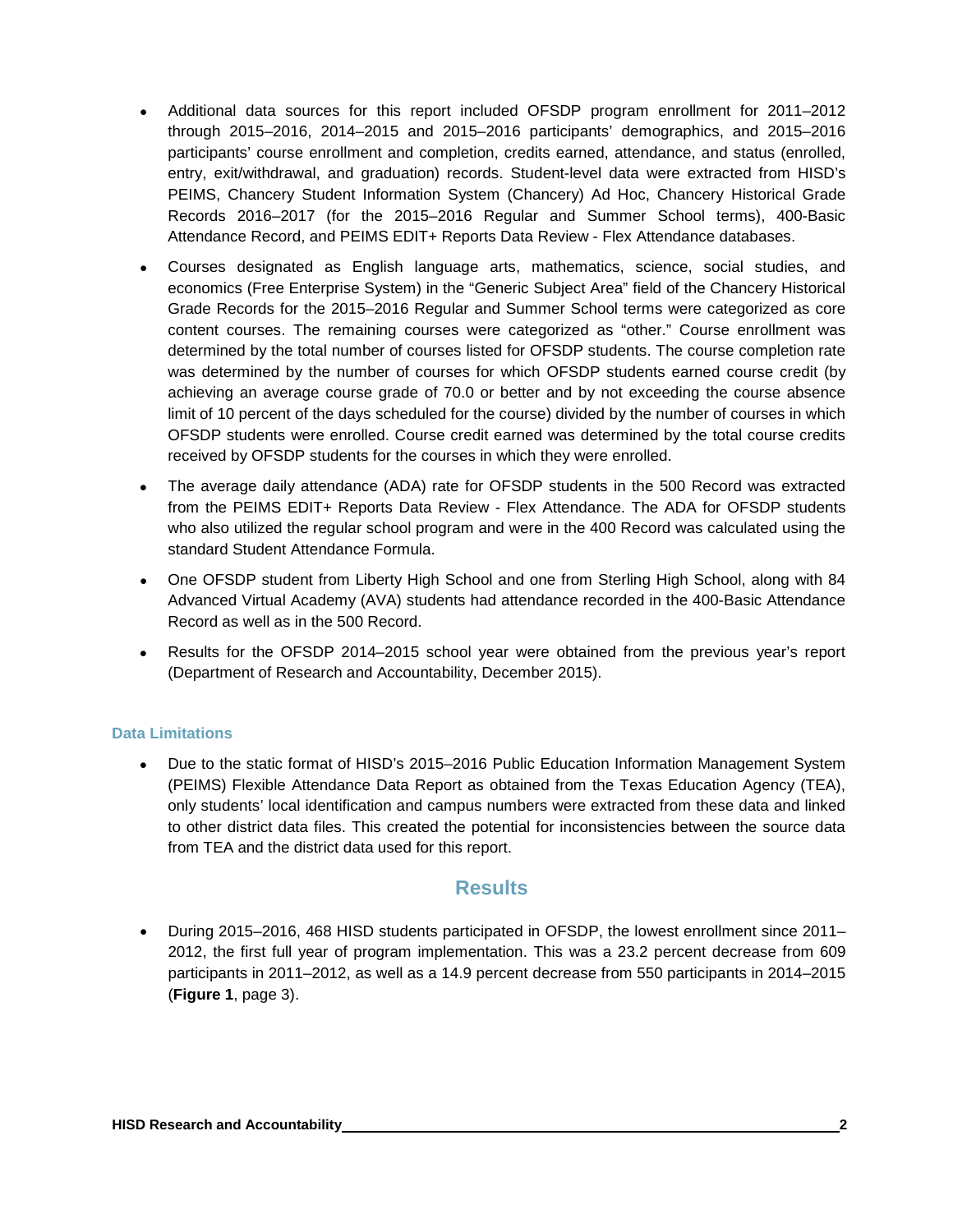





Sources: Department of Research and Accountability, (PEIMS) Flexible Attendance Data Report (December 2015); HISD's 2015–2016 PEIMS Flexible Attendance Data Report.

- More than 97 percent of all 468 OFSDP participants (unduplicated) attended the Advanced Virtual Academy (AVA/Twilight High School) (456 or 97.4 percent). Another eight students attended Liberty High School (1.7 percent), one student each attended Austin High School and Yates High School (0.2 percent each), and two students attended Sterling High School (0.4 percent).
- **Table 1** presents the proportions of OFSDP program participants by race/ethnicity and school and the proportions of students in grades 9–12 across the district by race/ethnicity. Among OFSDP participants, 66.7 percent were Hispanic, 29.5 percent were African American, 3.2 percent were White, 0.4 percent were Asian**/**Pacific Islander, 0.2 percent were two or more races, and none were Native American students.
- When compared to students across the district, African American and Hispanic students were over-represented among OFSDP's participants by 4.5, and 7.1 percentage points, respectively. In contrast, Asian/Pacific Islander, Native American, and White students in addition to students of two or more races were underrepresented among OFSDP participants by 3.5, 0.3, 7.1, and 0.7 percentage points, respectively.

| Table 1. Number and Percentage of Optional Flexible School Day Program Participants by<br>School and Race/Ethnicity and HISD Grades 9-12 Students by Race/Ethnicity, 2015-2016 |                           |     |                     |       |                  |       |     |                           |        |      |     |                      |              |
|--------------------------------------------------------------------------------------------------------------------------------------------------------------------------------|---------------------------|-----|---------------------|-------|------------------|-------|-----|---------------------------|--------|------|-----|----------------------|--------------|
|                                                                                                                                                                                | Asian/Pacific<br>Islander |     | African<br>American |       | Hispanic         |       |     | <b>Native</b><br>American | White  |      |     | Two or More<br>Races | Total        |
| <b>School</b>                                                                                                                                                                  | N                         | %   | N                   | %     | N                | %     | N   | %                         | N      | %    | N   | %                    | N            |
| <b>AVA</b>                                                                                                                                                                     | 2                         | 0.4 | 135                 | 29.6  | 303              | 66.4  |     |                           | 15     | 3.3  |     | 0.2                  | 456          |
| Austin                                                                                                                                                                         |                           |     |                     |       |                  | 100.0 |     |                           |        |      |     |                      |              |
| Liberty                                                                                                                                                                        |                           |     |                     | 12.5  |                  | 87.5  |     |                           |        |      |     |                      | 8            |
| Sterling                                                                                                                                                                       |                           | -   |                     | 50.0  |                  | 50.0  |     |                           |        |      |     |                      | $\mathbf{2}$ |
| Yates                                                                                                                                                                          |                           |     |                     | 100.0 |                  |       |     |                           |        |      |     |                      |              |
| <b>Total</b><br><b>OFSDP</b>                                                                                                                                                   | $\overline{2}$            | 0.4 | 138                 | 29.5  | 312              | 66.7  |     |                           | 15     | 3.2  | 1   | 0.2                  | 468          |
| <b>HISD</b><br>(Grades)<br>$9 - 12$                                                                                                                                            | 2.027                     | 3.9 | $ 13,162 \t25.0 $   |       | $ 31.341\rangle$ | 59.6  | 151 | 0.3                       | 15.414 | 10.3 | 449 | 0.9                  | 52.544       |

Sources: HISD's 2015–2016 PEIMS Flexible Attendance Data Report; Chancery, September 2, 2016; PEIMS 2015– 2016. Note: Percentages may not total 100 due to rounding.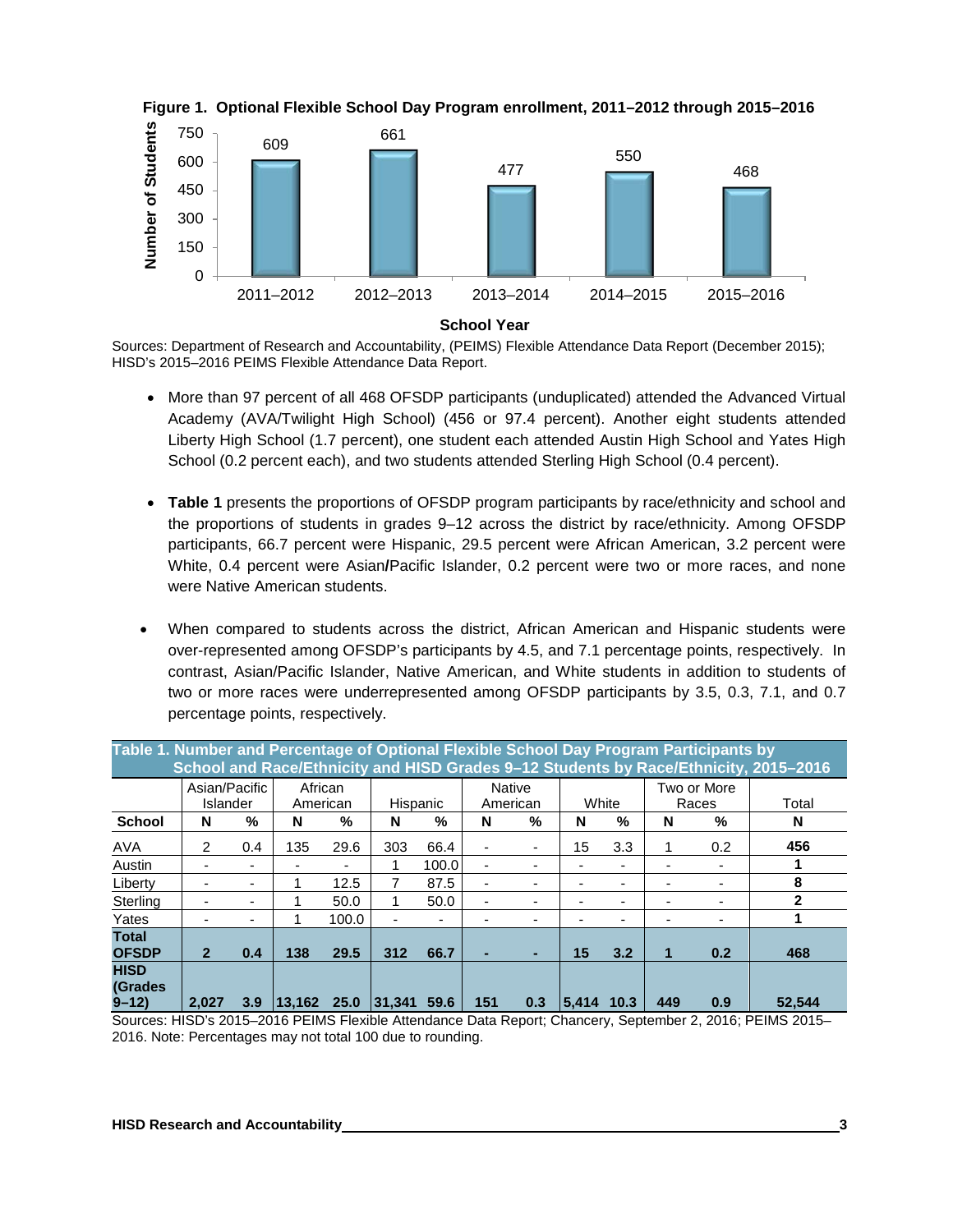- **Figure 2** presents comparative data on the proportions of the 2014–2015 and 2015–2016 OFSDP students by race/ethnicity. In both years, more than 94 percent of the students were Hispanic or African American, while 84–85 percent of the district's students were Hispanic or African American (Table 1, page 3; Department of Research and Accountability, December 2015).
- From 2014–2015 to 2015–2016, there was no change in the proportions of OFSDP Asian/Pacific Islander (0.4 percent) students and students of two or more races (0.2 percent). There were decreases in the proportions of Native American and White students (0.5 percentage point and 0.1 percentage points, respectively). In contrast, there were small increases in the proportions of Hispanic (0.4 percentage points) and African American students (1.4 percentage points) in OFSDP (Figure 2).



**Figure 2. Percentage of Optional Flexible School Day Program participants by race/ethnicity, 2014–2015 and 2015–2016**

Sources: Department of Research and Accountability, Optional Flexible School Day Program Report (December 2015); Chancery, September 2, 2016; PEIMS 2015–2016.

Note: OFSDP in 2014–2015: Asian/Pacific Islander (n=2), African American (n=153 unduplicated), Hispanic (n=366), Native American (n=3), White (n=18), and Two or more races (n=1): Total (n=550).

- **Table 2** (page 5) presents the number and percentage of economically disadvantaged students in grades 9–12 across the district and in the OFSDP by school. Overall, economically disadvantaged OFSDP participants (65.0 percent) were underrepresented by 5.3 percentage points when compared to students in grades 9–12 across the district (70.3 percent).
- **Table 3** (page 5) displays the distribution of 2015–2016 OFSDP participants by grade level and age. Participants' ages ranged from 16 to 25, with a modal age of 18, followed by age 19 and 17. A total of 72.6 percent of the students were between the ages of 16 and 19. Another 12.8 percent of the students were 20 or 21 years of age and 14.5 percent of participants were over 21 years of age.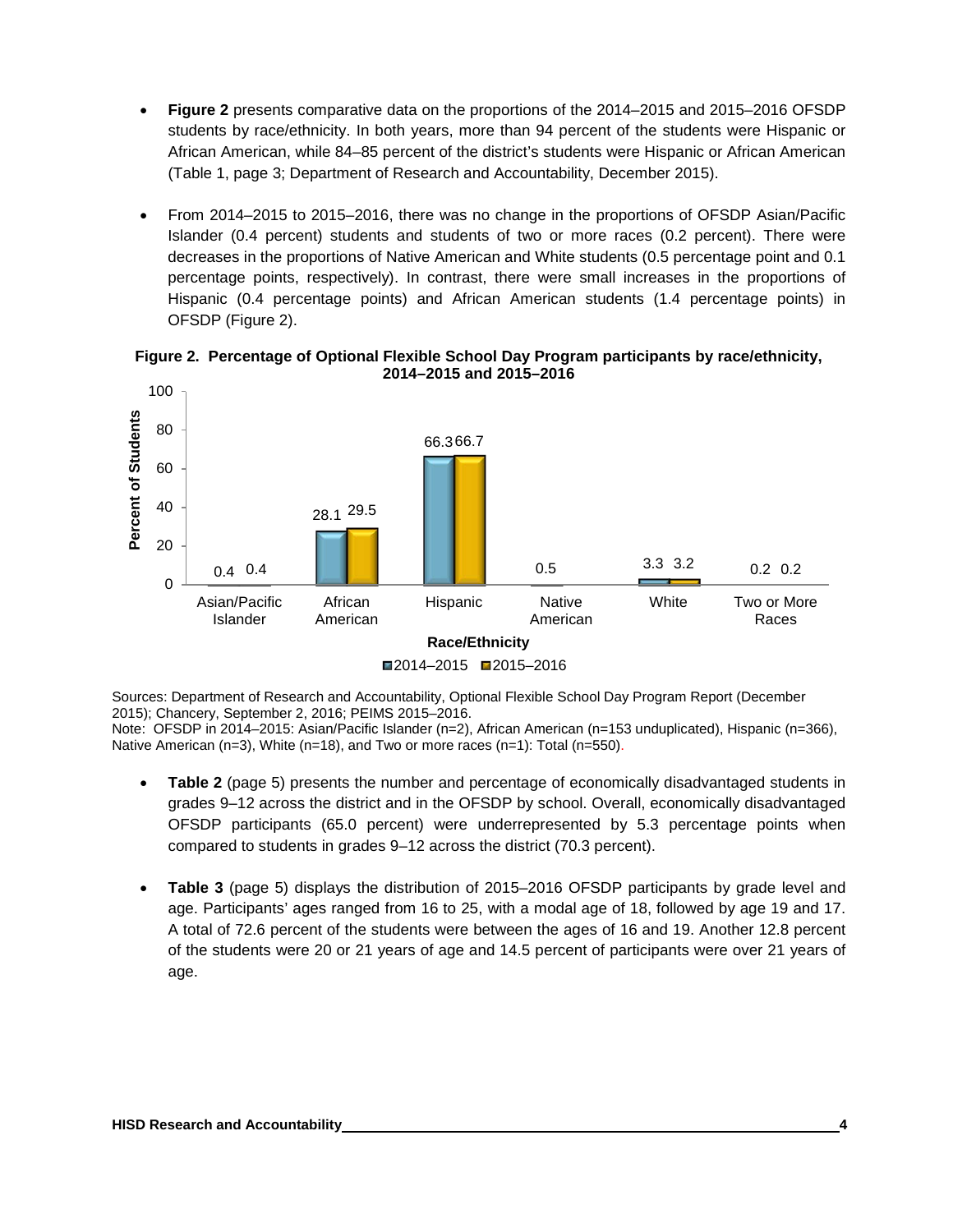| Table 2. Number and Percentage of Economically Disadvantaged HISD Students in Grade 9-12<br>and Optional Flexible School Day Program Participants by School, 2015-2016 |                     |                                   |       |  |  |  |  |  |
|------------------------------------------------------------------------------------------------------------------------------------------------------------------------|---------------------|-----------------------------------|-------|--|--|--|--|--|
| <b>School</b>                                                                                                                                                          | <b>Participants</b> | <b>Economically Disadvantaged</b> |       |  |  |  |  |  |
|                                                                                                                                                                        |                     |                                   | %     |  |  |  |  |  |
| Advanced Virtual Academy                                                                                                                                               | 456                 | 297                               | 65.1  |  |  |  |  |  |
| Austin                                                                                                                                                                 |                     |                                   |       |  |  |  |  |  |
| Liberty                                                                                                                                                                |                     | 5                                 | 62.5  |  |  |  |  |  |
| Sterling                                                                                                                                                               |                     |                                   | 50.0  |  |  |  |  |  |
| Yates                                                                                                                                                                  |                     |                                   | 100.0 |  |  |  |  |  |
| <b>Total OFSDP</b>                                                                                                                                                     | 468                 | 304                               | 65.0  |  |  |  |  |  |
| HISD Grades 9-12                                                                                                                                                       | 52,544              | 36,938                            | 70.3  |  |  |  |  |  |

Sources: HISD's 2015–2016 PEIMS Flexible Attendance Data Report; Chancery, September 2, 2016; PEIMS 2015– 2016

• The largest proportion of participants was  $12^{th}$ -graders (53.8 percent), followed by 40.8 percent  $11^{th}$ -graders, 4.5 percent  $10^{th}$ -graders, and 0.9 percent  $9^{th}$ -graders (Table 3).

**Table 3. Number and Percentage of Optional Flexible School Day Program Participants by Age\* and Grade Level, 2015–2016**

|           | Age                      |      |      |      |     |                          |     |     |     |                          |     |       |
|-----------|--------------------------|------|------|------|-----|--------------------------|-----|-----|-----|--------------------------|-----|-------|
| Grade     | 16                       | 17   | 18   | 19   | 20  | 21                       | 22  | 23  | 24  | 25                       | N   | %     |
| 9         | $\overline{\phantom{a}}$ |      | 2    |      | -   | ۰                        |     |     |     | -                        | 4   | 0.9   |
| 10        | $\overline{\phantom{a}}$ | 6    | 6    | 5    | 2   | $\overline{\phantom{a}}$ | 2   | ۰   | -   | $\overline{\phantom{0}}$ | 21  | 4.5   |
| 11        | 9                        | 46   | 57   | 35   | 8   | 13                       | 10  | 9   | 4   | $\overline{\phantom{0}}$ | 191 | 40.8  |
| 12        | 3                        | 39   | 78   | 52   | 26  | 11                       | 23  | 9   | 5   | 6                        | 252 | 53.8  |
| Total (N) | 12                       | 92   | 143  | 93   | 36  | 24                       | 35  | 18  | 9   | 6                        | 468 | 100.0 |
| Total (%) | 2.6                      | 19.7 | 30.6 | 19.9 | 7.7 | 5.1                      | 7.5 | 3.8 | 1.9 | 1.3                      |     | 100.1 |

Sources: HISD's 2015–2016 PEIMS Flexible Attendance Data Report; Chancery, September 2, 2016; PEIMS 2015– 2016. Note: \*Age as of September 1, 2015; Percentages may not total 100 due to rounding.

• In contrast with the overall district's grade 9–12 student demographics, the proportion of female OFSDP participants was 3.0 percentage points larger than its proportion of male participants. This compared to a smaller gender difference of 0.8 percentage point across the district, with fewer female students (49.6 percent) than male students (50.4 students) (**Table 4**).

| Table 4. Number and Percentage of Optional Flexible School Day Program Participants by<br>Gender and School and HISD Grade 9-12 Students by Gender, 2015-2016 |        |       |             |       |        |  |  |  |  |  |
|---------------------------------------------------------------------------------------------------------------------------------------------------------------|--------|-------|-------------|-------|--------|--|--|--|--|--|
| <b>School</b>                                                                                                                                                 | Female |       | <b>Male</b> | Total |        |  |  |  |  |  |
|                                                                                                                                                               | N      | %     | N           | %     | N      |  |  |  |  |  |
| <b>Advanced Virtual Academy</b>                                                                                                                               | 233    | 51.1  | 223         | 48.9  | 456    |  |  |  |  |  |
| Austin                                                                                                                                                        |        | 100.0 |             |       |        |  |  |  |  |  |
| Liberty                                                                                                                                                       | 5      | 62.5  | 3           | 37.5  | 8      |  |  |  |  |  |
| Sterling                                                                                                                                                      |        | 50.0  |             | 50.0  | 2      |  |  |  |  |  |
| Yates                                                                                                                                                         |        | 100.0 |             |       |        |  |  |  |  |  |
| <b>Total</b>                                                                                                                                                  | 241    | 51.5  | 227         | 48.5  | 468    |  |  |  |  |  |
| HISD Grades 9-12                                                                                                                                              | 26,086 | 49.6  | 26,458      | 50.4  | 52.544 |  |  |  |  |  |

Sources: HISD's 2015–2016 PEIMS Flexible Attendance Data Report; Chancery, September 2, 2016; PEIMS 2015–2016. Note: \*Age as of September 1, 2015.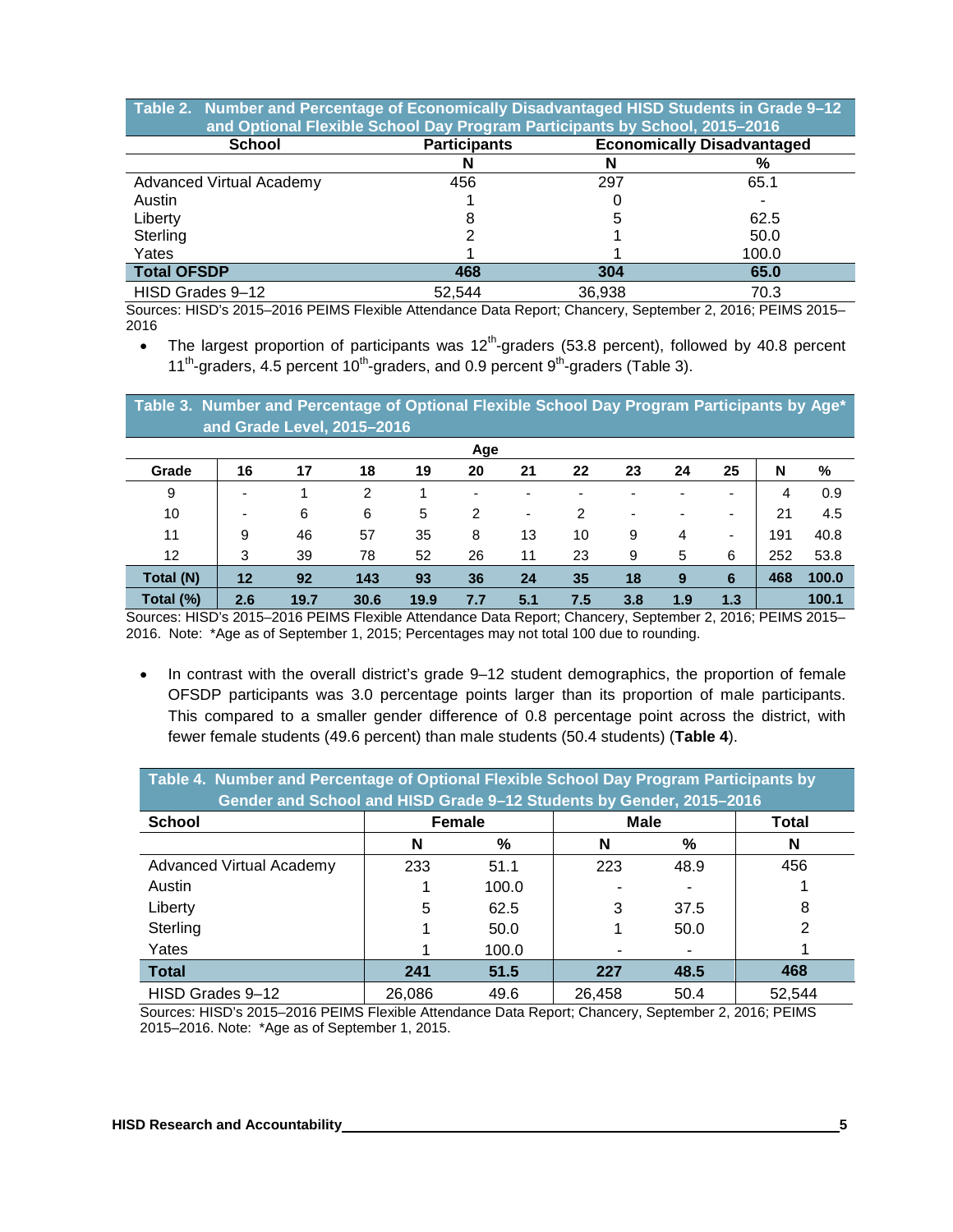• Based on fall 2016–2017 enrollment data available for 2015–2016 OFSDP students, **Table 5** shows the enrollment status of 468 OFSDP participants by school. A total of 13.7 percent of the students had graduated from an HISD high school and 16.5 percent of the students had withdrawn from HISD schools, while 38.9 percent of the 2015–2016 OFSDP students remained enrolled in HISD, but had not shown up to attend school and the remaining 31.0 percent of the 2015–2016 OFSDP students were still enrolled in the district for the 2016–2017 school year.

| Table 5. Fall 2016-2017 Enrollment Statuses of 2015-2016 Optional Flexible School Day<br><b>Program Students</b> |            |           |                             |                 |       |  |  |  |  |
|------------------------------------------------------------------------------------------------------------------|------------|-----------|-----------------------------|-----------------|-------|--|--|--|--|
| <b>School</b>                                                                                                    | Graduated* | Withdrawn | <b>Enrolled</b><br>-No Show | <b>Enrolled</b> | Total |  |  |  |  |
| <b>Advanced Virtual Academy</b>                                                                                  | 59         | 73        | 180                         | 144             | 456   |  |  |  |  |
| Austin                                                                                                           |            |           | -                           |                 |       |  |  |  |  |
| Liberty                                                                                                          | 5          |           |                             |                 | 8     |  |  |  |  |
| Sterling                                                                                                         |            |           |                             |                 | 2     |  |  |  |  |
| Yates                                                                                                            |            |           |                             |                 |       |  |  |  |  |
| <b>Total (Number)</b>                                                                                            | 64         | 77        | 182                         | 145             | 468   |  |  |  |  |
| <b>Total (Percent)</b>                                                                                           | 13.7       | 16.5      | 38.9                        | 31.0            | 100.1 |  |  |  |  |

Sources: HISD's 2015–2016 PEIMS Flexible Attendance Data Report; Chancery Ad Hoc, September 7, 2016 Note: Results based on Status and latest Entry Date, Exit (Withdrawal) Date, and Exit (Withdrawal) Status. \*Graduated between September 2015 and August 2016; Percentages may not total 100 due to rounding.

• **Table 6** presents data on the enrollment status for the 252 twelfth-grade OFSDP participants by school. Sixty-three or 25.0 percent of the seniors had graduated from an HISD high school. Another 33 or 13.1 percent of the seniors had withdrawn from HISD schools, 82 or 32.5 percent of participating seniors were still enrolled in the district, but had not shown up to attend school, and 74 seniors (29.4 percent) remained enrolled in HISD for the 2016–2017 school year.

| Table 6. Fall 2016-2017 Enrollment Statuses of 2015-2016 Twelfth-Grade Optional Flexible<br><b>School Day Program Students</b> |            |           |                             |                 |              |  |  |  |  |  |
|--------------------------------------------------------------------------------------------------------------------------------|------------|-----------|-----------------------------|-----------------|--------------|--|--|--|--|--|
| <b>School</b>                                                                                                                  | Graduated* | Withdrawn | <b>Enrolled</b><br>-No Show | <b>Enrolled</b> | <b>Total</b> |  |  |  |  |  |
| Advanced Virtual Academy<br>Austin                                                                                             | 58<br>٠    | 30        | 81                          | 73              | 242          |  |  |  |  |  |
| Liberty<br>Yates                                                                                                               | 5          |           |                             |                 |              |  |  |  |  |  |
| <b>Total (Number)</b>                                                                                                          | 63         | 33        | 82                          | 74              | 252          |  |  |  |  |  |
| <b>Total (Percent)</b>                                                                                                         | 25.0       | 13.1      | 32.5                        | 29.4            | 100.0        |  |  |  |  |  |

Sources: HISD's 2015–2016 PEIMS Flexible Attendance Data Report; Chancery Ad Hoc, September 7, 2016 Note: Results based on Status and latest Entry Date, Exit (Withdrawal) Date, and Exit (Withdrawal) Status. \*Graduated between September 2015 and August 2016; Percentages may not total 100 due to rounding.

• The results presented in Tables 5 and 6 indicate all except one (98.4 percent) of the 64 OFSDP graduates (n=63) were seniors, 42.9 percent of the 77 OFSDP students who withdrew from district schools were seniors (n=33), 45.1 percent of the 182 students who enrolled, but did not show up to attend school in 2016–2017 were seniors (n=82), and 50.0 percent of the OFSDP students who remained enrolled in the district for the 2016–2017 school year (n=145) were seniors (n=74).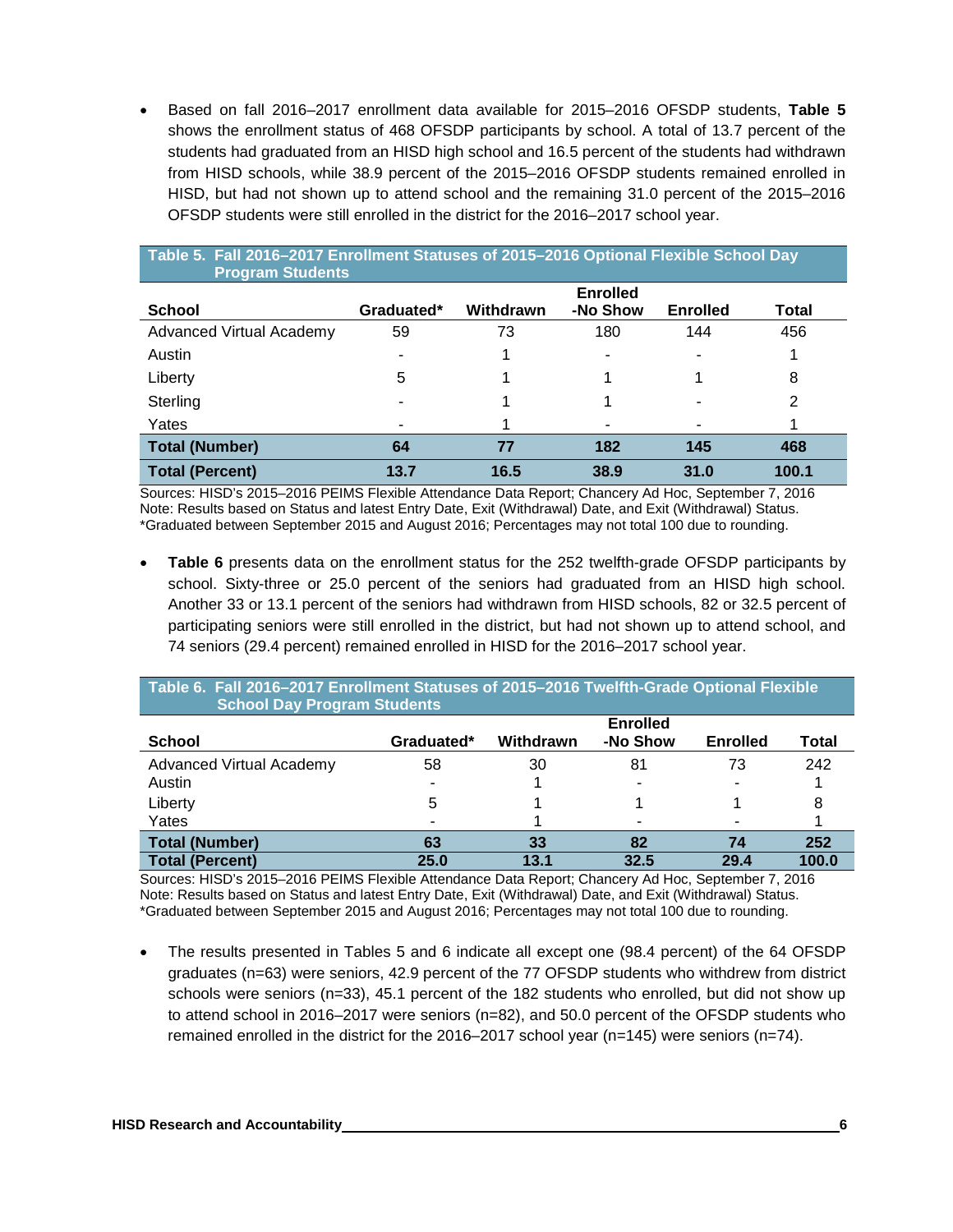• **Table 7** shows the 2015–2016 OFSDP participants' 2016–2017 enrollment, withdrawal, and graduation statuses by grade. Twenty-five percent of the OFSDP seniors graduated along with one 11<sup>th</sup>-grade student (0.5 percent). The smallest proportion of participants to withdraw from the district or to not show up for school in 2016–2017 was comprised of seniors (45.6 percent), with proportions increasing successively from  $11^{th}$ - (66.0 percent) to  $9^{th}$ -graders (100.0 percent). Seniors also represented the smallest group of participants to remain enrolled in the district (29.4 percent), with higher proportions among  $10^{th}$ - (33.5 percent) and  $11^{th}$ -graders (33.3 percent) in 2016–2017.

| Table 7. Fall 2016-2017 Enrollment Statuses of 2015-2016 Optional Flexible School Day |
|---------------------------------------------------------------------------------------|
| <b>Students</b>                                                                       |
| <b>Alexandrew</b>                                                                     |

| Grade        | <b>Base</b><br><b>Enrollment</b> | <b>Number</b><br>Graduated | %<br>Graduated | <b>Number</b><br>Withdrawn<br>/No Show | $\%$<br>Withdrawn<br>/No Show | <b>Number</b><br><b>Enrolled</b> | %<br><b>Enrolled</b> |
|--------------|----------------------------------|----------------------------|----------------|----------------------------------------|-------------------------------|----------------------------------|----------------------|
| 9            | 4                                | ۰                          | ۰              | 4                                      | 100.0                         | ٠                                | ٠                    |
| 10           | 21                               | ۰                          |                | 14                                     | 66.7                          |                                  | 33.3                 |
| 11           | 191                              |                            | 0.5            | 126                                    | 66.0                          | 64                               | 33.5                 |
| 12           | 252                              | 63                         | 25.0           | 115                                    | 45.6                          | 74                               | 29.4                 |
| <b>Total</b> | 468                              | 64                         | 13.7           | 259                                    | 55.3                          | 145                              | 31.0                 |

Sources: HISD's 2015–2016 PEIMS Flexible Attendance Data Report; Chancery Ad Hoc, September 7, 2016 Note: Results based on Status and latest Entry Date, Exit (Withdrawal) Date, and Exit (Withdrawal) Status. Students graduated between September 2015 and August 2016; Percentages may not total 100 due to rounding.

- The total refined 2015–2016 average daily attendance rate for OFSDP participants reported in the PEIMS EDIT+ Reports Data Review for the 500-Flexible Attendance Data Record (for students who attended school less than two hours per day, five days a week) was 74.1 percent.
- Of the 468 OFSDP students in 2015–2016, a total of 86 (18.4 percent) also participated in the regular school program (i.e., their attendance was recorded in the 400-Basic Attendance Record). These students had an average daily attendance rate of 77.1 percent.
- **Table 8** (page 8) presents data on OFSDP course enrollment, course completion, and the credits earned by OFSDP participants. Overall, 254 participants enrolled in 1,453 courses during the 2015–2016 fall, spring, and summer semesters. Students successfully completed 1,149 or 79.1 percent of these courses and earned 479.0 credits. Core course enrollment accounted for 1,087 or 74.8 percent of the total course enrollments and 373.0 or 77.9 percent of the total credits earned. Other, non-core course enrollment comprised 366 or 25.2 percent of the total course enrollments and 106.0 or 22.3 percent of the total credits earned.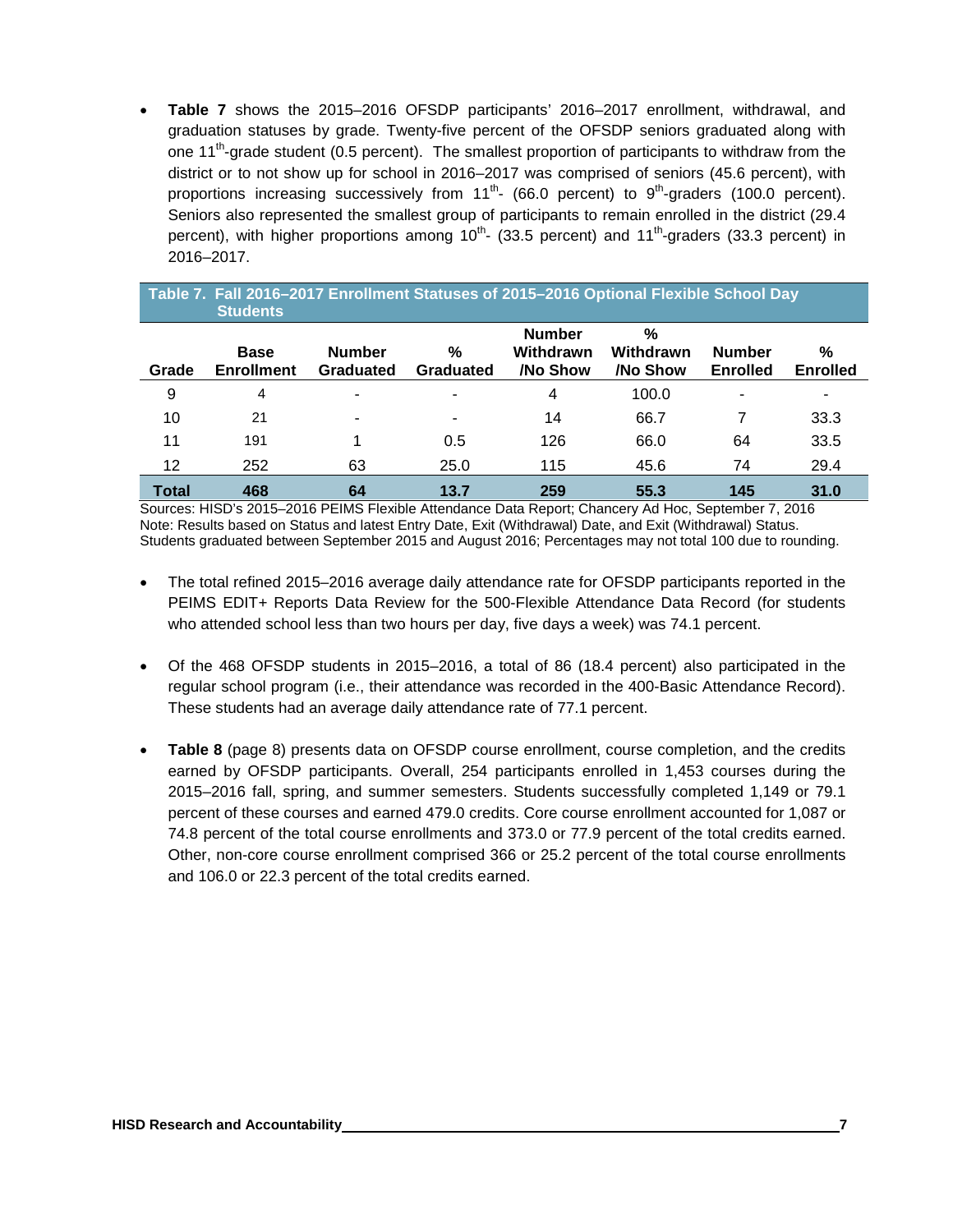|               |                                             | Earned, 2015-2016   |               |                                                       | Table 8. Optional Flexible School Day Program Course Enrollment, Course Completion, and Credits |                 |                    |                                    |               |  |
|---------------|---------------------------------------------|---------------------|---------------|-------------------------------------------------------|-------------------------------------------------------------------------------------------------|-----------------|--------------------|------------------------------------|---------------|--|
|               |                                             | <b>Core Courses</b> |               |                                                       | <b>Other Courses</b>                                                                            |                 | <b>OFSDP Total</b> |                                    |               |  |
|               | <b>Credits</b><br><b>Enrolled Completed</b> |                     |               | <b>Enrolled</b><br><b>Credits</b><br><b>Completed</b> |                                                                                                 | <b>Enrolled</b> | <b>Completed</b>   | <b>Credits</b>                     |               |  |
| <b>School</b> |                                             | (%)                 | <b>Earned</b> |                                                       | (%)                                                                                             | <b>Earned</b>   |                    | (%)                                | <b>Earned</b> |  |
| <b>AVA</b>    | 1,056                                       | 856                 | 365.5         | 360                                                   | 256                                                                                             | 104.0           | 1.416              | 1,112                              | 469.5         |  |
|               |                                             | $(81.1\%)$          |               |                                                       | (39.6%)                                                                                         |                 |                    | $(44.1\%)$                         |               |  |
| Austin        |                                             |                     |               | 3                                                     | 3                                                                                               | 1.5             | 3                  | 3                                  | 1.5           |  |
|               |                                             |                     |               |                                                       | $(100\%)$                                                                                       |                 |                    | $(100\%)$                          |               |  |
| Liberty       | 17                                          | 17                  | 5.0           | $\overline{2}$                                        | $\overline{2}$                                                                                  | 0.5             | 19                 | 19                                 | 5.5           |  |
|               |                                             | $(100.0\%)$         |               |                                                       | (100.0%)                                                                                        |                 |                    | $(100.0\%)$                        |               |  |
| Sterling      | 14                                          | 14                  | 2.5           |                                                       |                                                                                                 | 0               | 15                 | 15                                 | 2.5           |  |
|               |                                             | $(100.0\%)$         |               |                                                       | $(100.0\%)$                                                                                     |                 |                    | $(100.0\%)$<br>1,149<br>$(79.1\%)$ |               |  |
| <b>Total</b>  | 1,087                                       | 887                 | 373.0         | 366                                                   | 262                                                                                             | 106.0           | 1,453              |                                    | 479.0         |  |
|               |                                             | (81.6%)             |               |                                                       | (71.6%)                                                                                         |                 |                    |                                    |               |  |

Sources: Historical Grades Records, August 18, 2016 and September 2, 2016.

Note: Percentages may not total 100 due to rounding.

# **Discussion**

The results of this report provide information regarding OFSDP's accomplishments in providing an alternative school program for students who are at risk of not graduating from high school. Program participation, course completion, and graduation outcomes presented in this report are indicative of OFSDP's support of HISD's Core Initiative 3, which addresses equity in students' access to high-quality educational programs and instruction, and closing performance gaps between Asian/Pacific Islander and White students relative to African American and Hispanic students.

There was a 14.9 percent decrease in program enrollment from 2014–2015 to 2015–2016. The proportion of African American participants in OFSDP increased 1.4 percentage points and its proportion of Hispanic participants increased 0.4 percentage points. In 2014–2015 and 2015–2016, these, typically, underserved populations were overrepresented among OFSDP participants when compared to HISD's overall student demographics. In both years, the program was comprised of more than 94 percent of African American and Hispanic students, which afforded them unique academic opportunities to advance their academic accomplishments through their participation in OFSDP. Though there was a 5.3 percentage point difference between the proportions of economically disadvantaged students who participated in the OFSDP program and the district's proportion of economically disadvantaged students (65.0 percent versus 70.3 percent, respectively), the program primarily supported economically disadvantaged students who are typically at risk for dropping out of school.

The program also served overage students, with more than one-fourth of OFSDP's 2015–2016 participants between the ages of 20 and 25 years (n=128 or 27.4 percent). OFSDP's flexible scheduling for overage students supports the aforementioned District Initiative as well as provides an important service to the Houston community. Efforts made to enlist the participation of African American, Hispanic, economically disadvantaged, at-risk, overage, and other eligible students should be enhanced and replicated across the district.